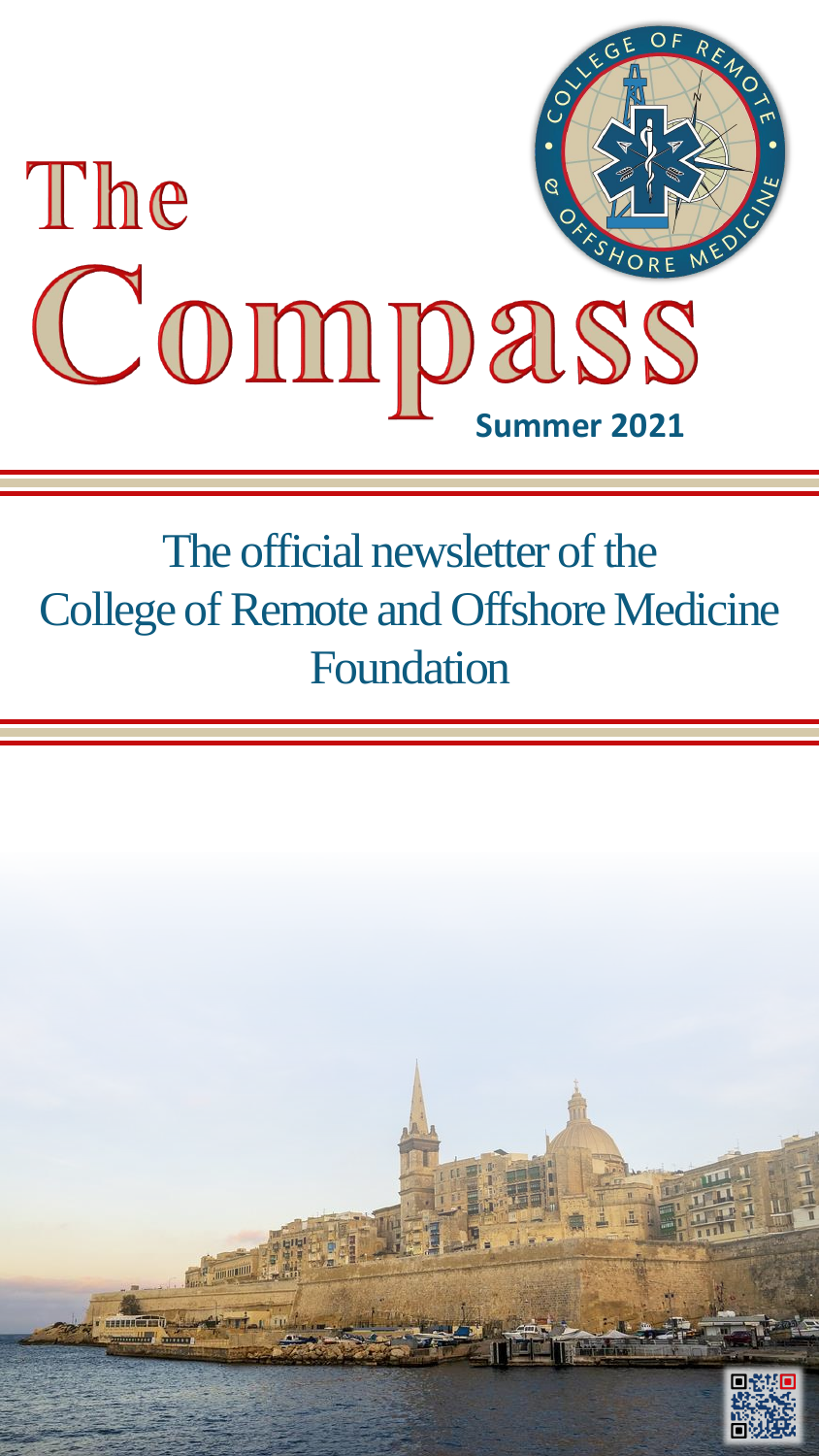## **Case Report**

## **Sulfur mustard exposure with Dr. Michael Shertz**



**Dr. Michael Shertz** 18D/MD, DTM&H

**11**

While providing medical coverage for an NGO, an Iraqi security guard presents to your clinic with extensive redness, superficial swelling and blisters across his right buttock. He states he sat on some ground that was damp about 24 hours ago. He got up when he realized the wet ground had seeped through his pants. About an hour later he noted burring pain across his right buttock. He states the area had been previously mortared by ISIS.

Review of Systems: He has no systemic complaints, nor fever, facial swelling, conjunctivitis, or SOB.

Physical Examination: Completely normal vital signs with what appears to be over 4% body surface area (BSA) partial thickness burn across his right buttock. No skin involvement elsewhere.



Differential Diagnosis: Thermal burn, contact dermatitis, or chemical warfare vesicant exposure (mustard agent).

The patient would have been aware if he experienced a thermal burn. Contact dermatitis can occur when the skin reacts to an irritant, but typically doesn't develop larger blisters or bulla. Sulfur mustard agent has been used by ISIS in Iraq.

Diagnosis: Likely sulfur mustard exposure.

Treatment: Supportive care similar to that for any thermal burn. Mustard agent burns are not as deep as thermal burns and subsequently don't require as much

IV fluid for resuscitation. If no secondary infection, he will completely recover without any scarring in a few weeks.